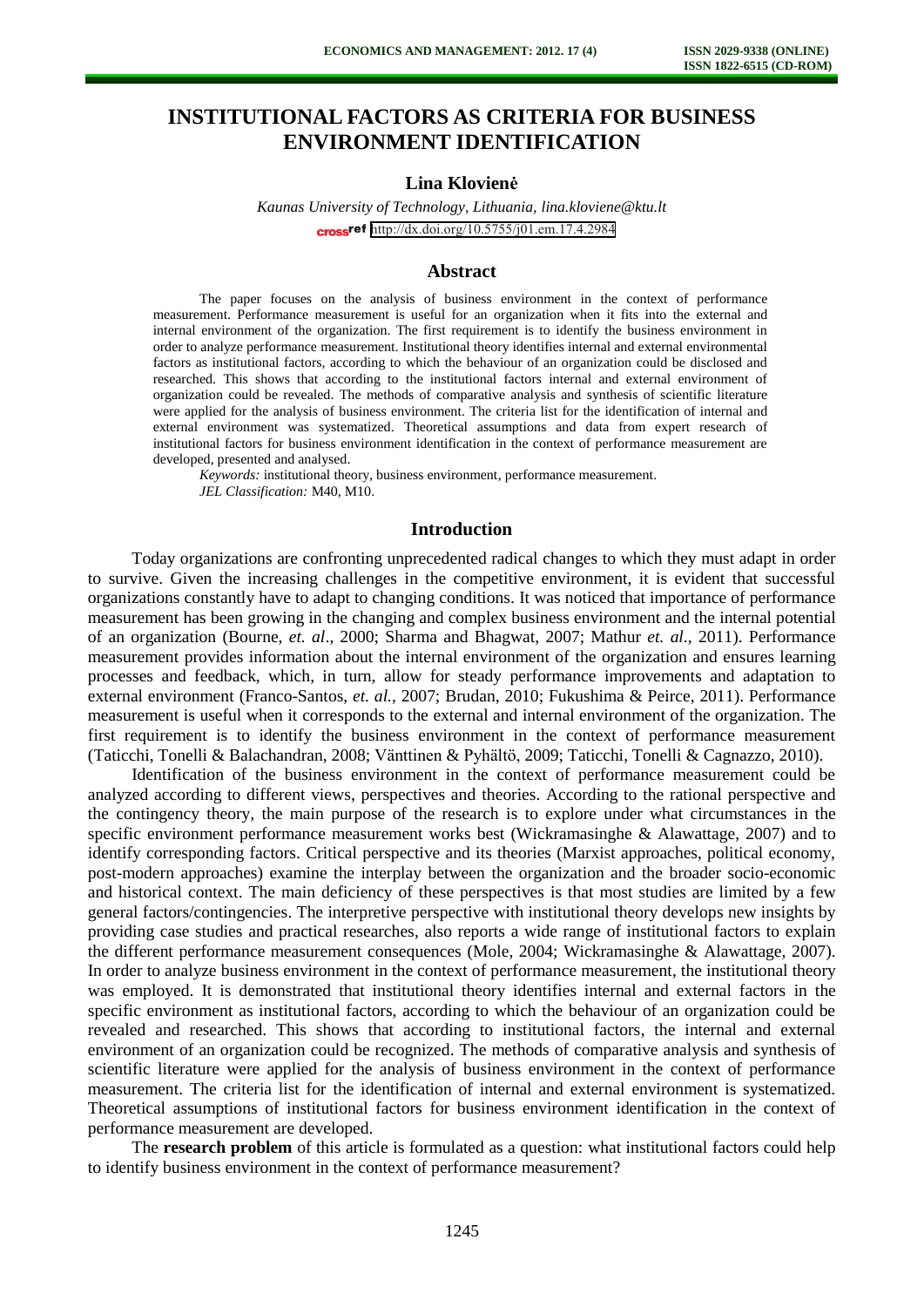**The aim of this paper** is to reveal institutional factors for business environment identification in the context of performance measurement.

The paper consists of two parts. The development of theoretical assumptions from institutional theory point of view is presented in the first part of the paper. In order to point out the list of institutional factors, quantitative research was performed. The **objective of the research** was to ground the main institutional factors which are important in the context of performance measurement. Research (*expert survey*) results are presented in the second part of this paper.

## **Theoretical background and assumptions**

The literature has identified three branches of institutional theory, namely: (1) Old institutional economics (OIE); (2) New institutional economics (NIE); (3) New institutional sociology (NIS), where the NIS adopts a broader, multi-dimensional approach for focusing on issues of external (macro) and internal (micro) organizational contexts (Hussain and Hoque, 2002). The NIS has contributed significantly to the understanding of the relationship between organizational structures and the wider social environment in which organizations are situated.

Institutional theory as theoretical approach of management studies shows that institutional theory identifies internal and external environmental factors as institutional factors (economic constraints, competition; copying best practice from others, accounting standards/financial legislation, socioeconomicpolitical institutions' pressures, professionals, top management/corporate culture, organizational strategic orientation and organizational characteristics), according to which the behaviour of an organization could be disclosed and researched (Hussain & Hoque, 2002). The analysis of different institutional factors groups showed that institutional factors perform in different ways. Two groups of institutional factors – economic and coercive – perform irrespective of an organization and other two groups – normative and mimetic – depend on the reaction of an organization (Zattoni & Cuomo, 2008; Analoui, 2009; He & Baruch, 2009; Gstraunthaler, 2010). According to this aspect it could be stated that institutional factors could perform in two levels: (1) organizational level, (2) environmental level and help to recognize internal and external environment of an organization. If institutional factors influence could be analyzed in organizational level, it means, that institutional factors influence organizational systems too. This lets to prove the expediency of institutional factors analysis in the context of performance measurement. According to institutional factors the list of factors for identification of internal and external environment and performance measurement could be prepared (see Figure 1).



**Figure 1.** The list of institutional factors in the context of the performance measurement *(Bansal & Roth, 2000; Davidson & Worrell, 2001; Hussain & Gunasekaran, 2002; Hussain & Hoque, 2002; Khadaroo, 2005; Tsai, 2006; Campbell, 2007; Lozano & Valles, 2007; Länsiluoto & Järvenpää, 2008; Järvenpää, 2009)*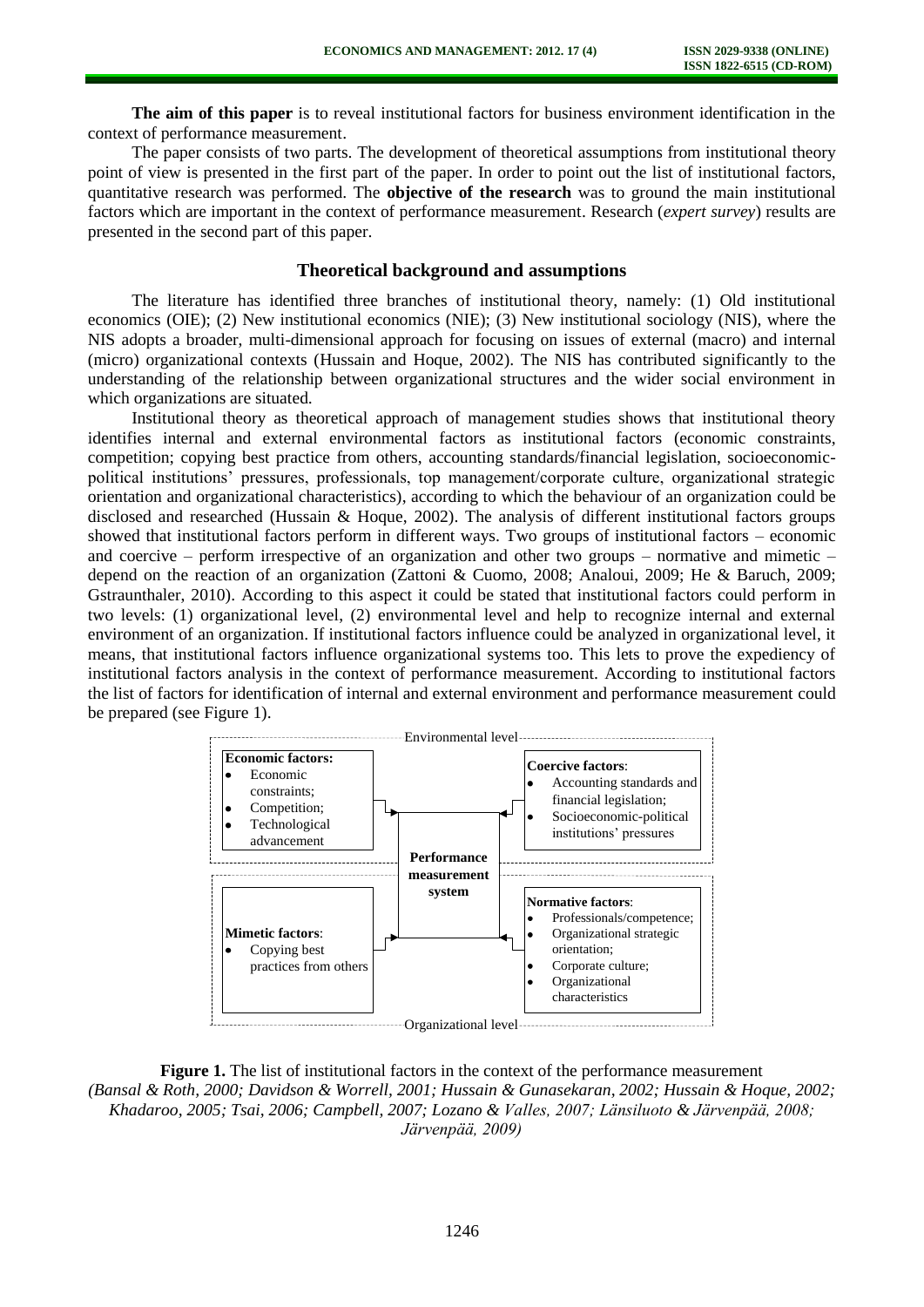These are briefly discussed below:

- Economic constraints. Many scholars have suggested that economic constraints increase managers' needs for indicators for performance evaluation through organizational systems such as a PMS. The literature in this area suggests that organizations facing a high level of economic uncertainty are likely to use financial measures to a greater extent than non-financial performance measures (Hussain and Hoque, 2002).
- Competition. Reasons for change in several aspects of the organization such as cost, quality and time bases of the new "hyper-competitive" environment are discussed (Nicovich, Dibrell & Davis, 2007; Taticchi & Balachandran, 2008; Phusavat, *et. al*., 2009).
- Copying best practices from others. Hussain and Hoque (2002) describe the importance of linking organizational design, structure and strategy with controls in which PMS become increasingly important. It often tends to copy publicly appreciated best practice PMS from other successful organizations. Such a copying tendency occurs from a desire to gain legitimacy for the operating environments, although the relationship of PMS with strategy and performance can still be absent.
- Technological advancement, especially IT, on the one hand influences needs of the customers, on the other hand stimulates organizations for processes improvements (Burns & Stalker, 1961), for the implementation of new methods (Garengo, Nudurupati & Bititci, 2007; Jones & Kaluarachchi, 2008).
- Accounting standards and financial legislation. Accounting standards and financial legislation on international harmonization of financial accounting may affect the design and use of a PMS. The generally accepted accounting principles (GAAP) and international accounting standard (IAS) committee prescribe national accounting principles/legislation on financial accounting and management accounting, which in turn impact on cost calculation and performance measurement (Modell, 2009).
- Socioeconomic-political institutions' pressures. Organizations voluntarily, or at times obligatorily, follow international organizational standards/quality measurement such as International Standards Organization (ISO) and the United Nations (UN) environmental conditions, and accordingly they adapt with performance measures (including quality and standards). Transnational institutions like the World Trade Organization (WTO) pressure firms to change their PMS practices to make them consistent (Hussain and Hoque, 2002).
- Professionals. Hussain and Hoque (2002) identify professionals as the primary modern shapers of organizational practices. Professional networks are known as prominent sources of isomorphism, as well as the media through which similar management accounting practices are spread from one organization to another. Thus the experience of professionals such as managers may also influence the design and use of a PMS.
- Organizational strategic orientation. According to Bednall & Valos (2005) strategy should be linked to operations via effective costing and PMS in service organizations. Consistent with this literature, an organization's strategic orientation is considered to be an influential force for a PMS design (Crain & Abraham, 2008).
- Top management/corporate culture. Canet-Giner, Fernandez-Guerrero & Peris-Ortiz (2010) argues that the top management is expected to create cultural forms consistent with their own aims and beliefs. These, in turn, influence PMS practice, irrespective of the kind and type of organization.
- Organizational characteristics. Organizational characteristics such as size and nature or type of business may determine the range of possible change in organizational systems such as a PMS (Gomes Carlos, Yasin Mahmoud & Lisboa Joao, 2004). Carlucci (2010) found that larger organizations tend to use a balanced scorecard PMS to a greater extent than smaller organizations. It appears that organizational characteristics (this study includes different kinds and sizes of banks) may affect a PMS design in the organizations.

To summarize, it can be suggested that the environment along with trade practices and various external constituents in a particular society can often influence the behavior of organizations. Apart from their economic or technical reasons, organizational systems may be adopted to comply with external pressures. Additionally, organizations may adopt certain systems, policies, and procedures by imitation and copy one another to demonstrate conformity with institutionalized practices.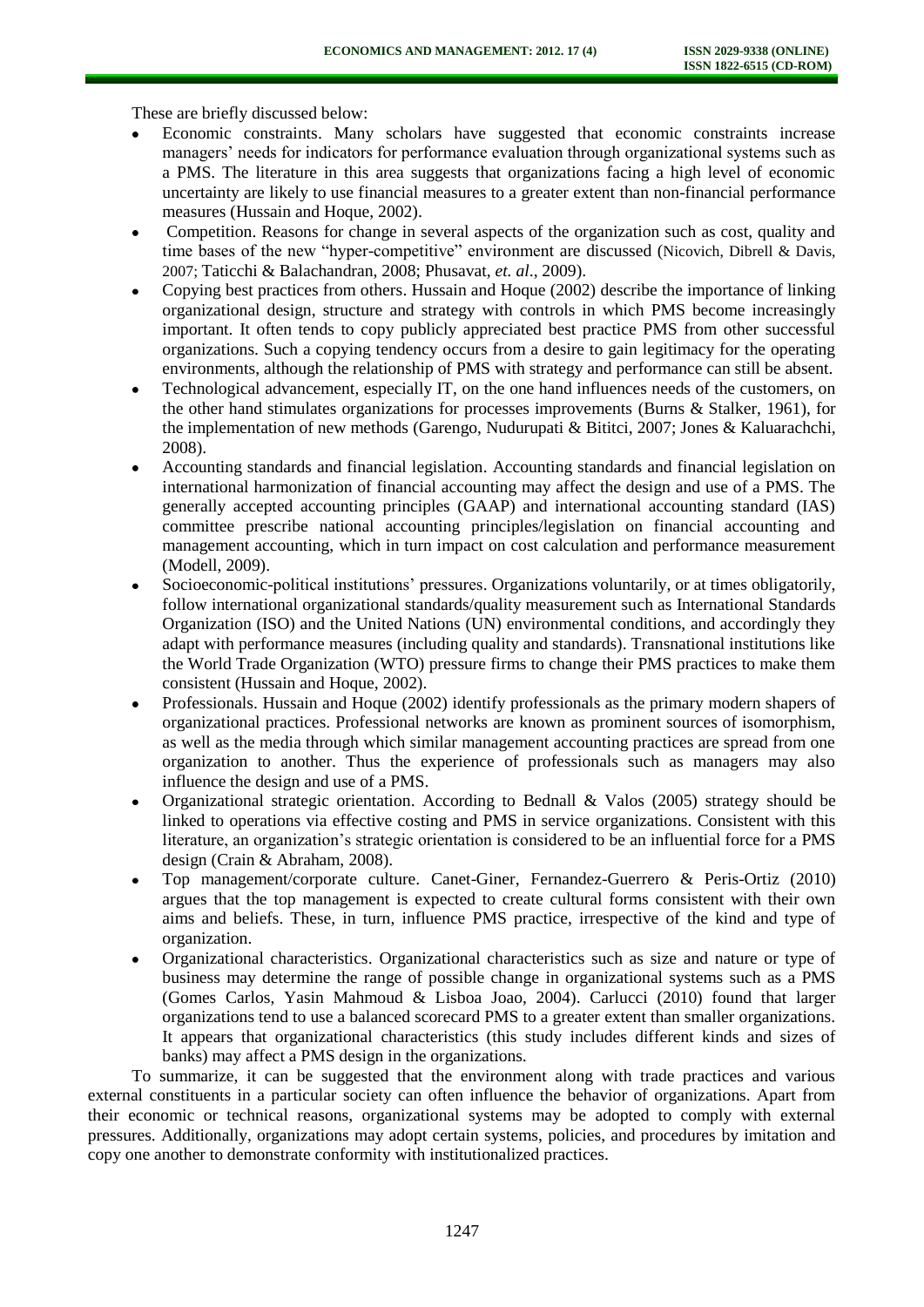# **Research method and results**

*Research method.* In order to point out the list of institutional factors for business environment identification in the context of performance measurement, a quantitative research (*expert survey*) was performed. The group of 22 experts (11 experts from Lithuania and 11 experts from other countries, such as Germany, Italy, Great Britain, Finland, Estonia, and Poland) were questioned in order to find out the main institutional factors in the context of the performance measurement.

The survey for a expert research was prepared from 3 main parts: (1) **selection** of factors, influencing performance measurement was analyzed according to listed institutional factors (*Economic conditions; Competition; Technological advancement; Copying best practices from other organizations; Economicpolitical institutions' pressures; Accounting standards; Management's competence; Organizational strategic orientation; Corporate/organization culture; Organizational characteristics (size, structure, type of business)*) and in this case respondents need to mark influence using Likert scale (*does not form; partly form; form*); (2) identification of the level of an institutional factors **influence** on performance measurement and respondents need to mark influence intensity using Likert scale (*no influence; weak influence; strong influence*); (3) identification of the frequency of **changes** of indicated factors and respondents need to rate changes of institutional factors using Likert scale (*no changes; rare changes; frequent changes*).

The research results were analyzed using compatibility of an opinion of experts, reliability of the questioner, also frequency tables and statistical characteristics (Boguslauskas, 2007; Kasiulevičius & Denapienė, 2008).

*Results and interpretation*. Resuming research results, it could be stated that results could be used for practical purposes because compatibility of an opinion of experts is sufficient (Kardelis, 2002) - Concordance coefficient (*W*) is significant (Table 1).

| <b>Parts of institutional factors</b><br>research | <b>Concordance</b><br>coefficient, W | $\chi^2_{\rm f}$ | $\chi^2$ | <b>Significance of</b><br><b>Concordance</b><br>coefficient |  |
|---------------------------------------------------|--------------------------------------|------------------|----------|-------------------------------------------------------------|--|
| Influencing institutional factors                 | 0.131                                | 25.962           | 16.919   | significant                                                 |  |
| Level of influence                                | 0.161                                | 31.961           | 16.919   | significant                                                 |  |
| Changes of institutional factors                  | 0.368                                | 66.169           | 16.919   | significant                                                 |  |

**Table 1**. Values of Concordance coefficient (*W*)

According to the results presented in Table 1, it could be stated that the highest compatibility of expert opinion is found in changes of institutional factors and the lowest – in an influencing institutional factors. This could be explained by the fact that experts where from different countries in which performance measurement stronger could be influenced by different institutional factors. Notwithstanding, all concordance coefficients are significant and compatibility of an opinion of experts is sufficient.

According to the research results, it also could be stated that reliability of questioner is sufficient (Kardelis, 2002) - Cronbach alpha coefficient is significant and it means that all questions in survey are connected and has a significant correlations (Table 2) also that all three parts of institutional factors research analyze the same phenomenon.

|  |  |  |  |  | <b>Table 2.</b> Values of Cronbach alfa coefficient |
|--|--|--|--|--|-----------------------------------------------------|
|--|--|--|--|--|-----------------------------------------------------|

| <b>Parts of institutional factors</b><br>research | Cronbach'o alfa<br>coefficient | Number of<br>experts | <b>Significance of</b><br><b>Cronbach alpha</b><br>coefficient |
|---------------------------------------------------|--------------------------------|----------------------|----------------------------------------------------------------|
| Influencing institutional factors                 | 0.642                          | 22                   | significant                                                    |
| Level of influence                                | 0.771                          |                      | significant                                                    |
| Changes of institutional factors                  | 0.670                          |                      | significant                                                    |

According to the results that experts opinions are compatible and questioner reliable, selection of the main institutional factors was performed. It is important to notice that experts didn't mach additional institutional factors what let's to prove the sufficiency of the list of an institutional factors in the context of performance measurement. In order to select the most important institutional factors, deeper analyzes was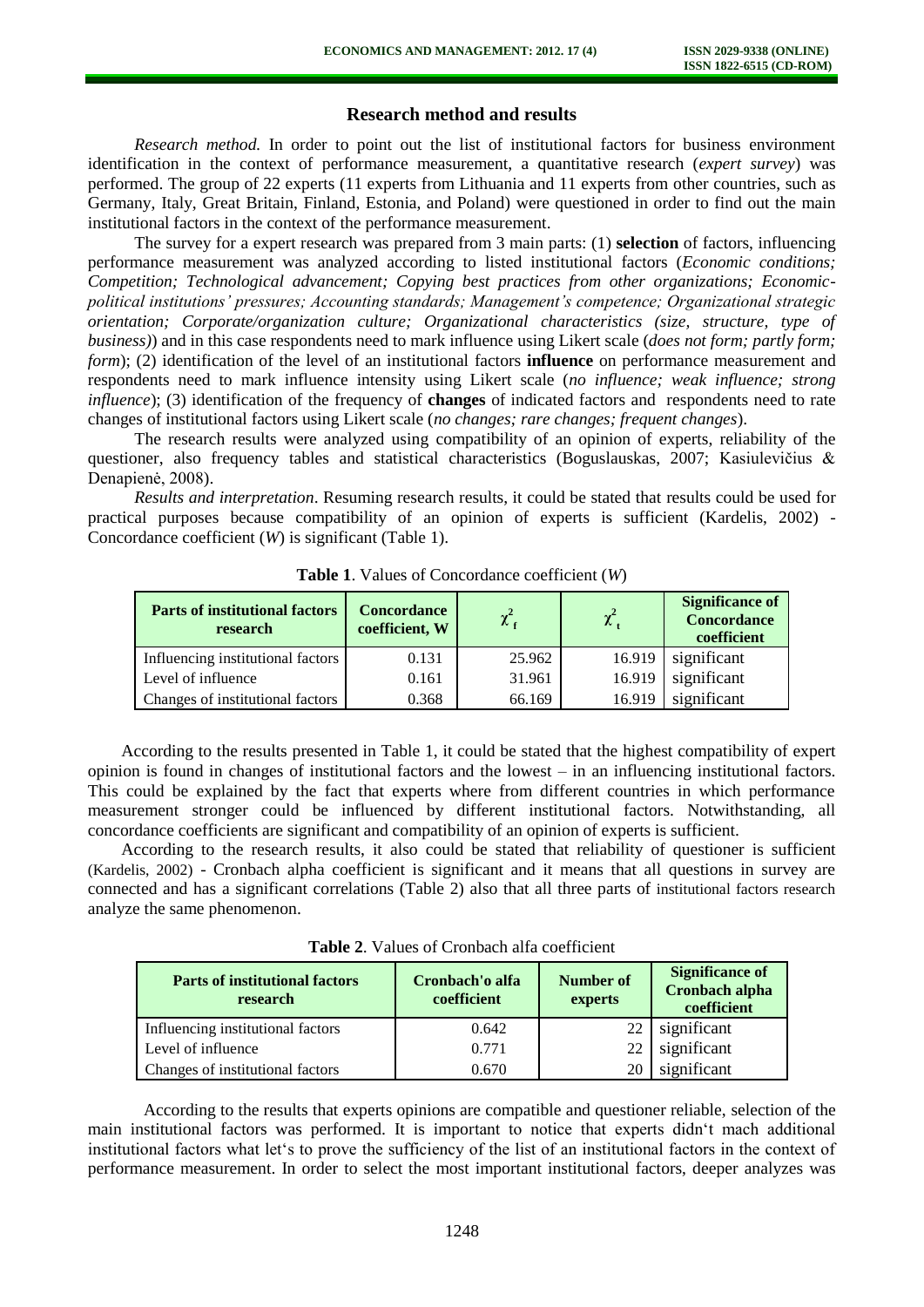performed with the first part of the questioner using (1) *average*, which needed to meet the requirement – not less than 75% of the maximum value  $-3$ , it means only institutional factors which average is higher than *2,25* could be selected for a further analyzes and (2) *moda*, which needed to meet the requirement – maximum of the most frequent value  $-3$ , it means such institutional factors could be found as strongly influencing performance measurement according to all expert's opinion (Figure 2).

According to deeper analyzes of institutional factors it could be stated that 8 institutional factors meet the requirements (*average>2,25 and moda=3*) and could be used for a further analyzes: Economic conditions; Competition; Technological advancement; Economic-political institutions' pressures; Management's competence; Organizational strategic orientation; Corporate/organization culture; Organizational characteristics.



**Figure 2.** Statistical characteristics of institutional factors

In order to find out only strongly influencing institutional factors from the second part of the questioner deeper analyzes was performed using *frequency tables* which needed to meet the requirement – maximum of the most frequent value  $-3$ , it means such institutional factors could be found as strongly influencing performance measurement according to all expert's opinion. According to results of analyzes it could be stated that institutional factor – organization culture didn't meet the requirement (Table 3). This also could be confirmed according to results of the third part of the questioner, which showed that according to 63,6% of all respondent institutional factor – organization culture has rare or no changes reducing importance of this factor in the context of performance measurement.

| <b>Institutional factors</b>               | No<br>influence | Weak<br><i>influence</i> | <b>Strong</b><br><b>influence</b> |
|--------------------------------------------|-----------------|--------------------------|-----------------------------------|
| Economic conditions                        | 4               | 8                        | 10                                |
| Competition                                | 3               |                          | 14                                |
| Technological advancement                  | $\overline{2}$  |                          | 13                                |
| Economic-political institutions' pressures | $\overline{2}$  |                          | 13                                |
| Management's competence                    |                 | 4                        | 17                                |
| Organizational strategic orientation       | 0               | 6                        | 16                                |
| Organization culture                       | 3               | 10                       |                                   |
| Organizational characteristics             |                 | 4                        | 18                                |

**Table 3.** Frequency table of institutional factor's influence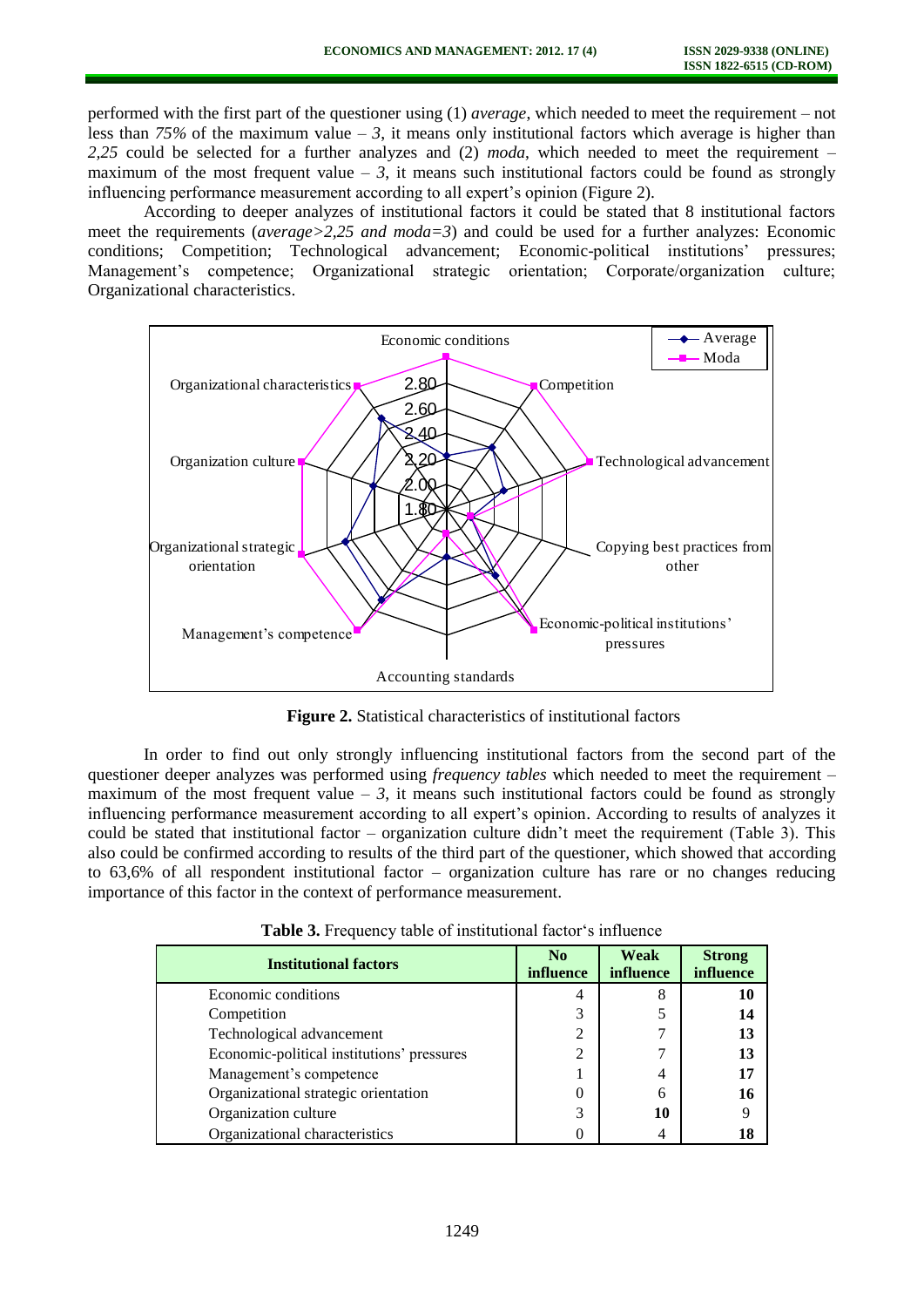According to results of an expert research the final list of institutional factors could be confirmed: Economic conditions; Competition; Technological advancement; Economic-political institutions' pressures; Management's competence; Organizational strategic orientation; Organizational characteristics, - which could be used for a identification of business environment in the context of performance measurement.

#### **Conclusion**

1. According to analysis of institutional factors could be stated that **institutional factors could be found as criteria for identification of external and internal environment of an organization as it performs in two different levels – environment and organization.** Institutional factors of environmental level could not be managed by an organization. Institutional factors of an organizational level show reaction of an organization to business environment and form internal environment of an organization.

2. According to analysis of scientific literature and results of expert research it could be stated that **list of environmental and organizational institutional factors are suitable criteria for identification of external and internal environment of organization**. According to analyses of scientific literature was prepared the basic list of institutional factors in the context of performance measurement. According to the results of the compatibility of an opinion of experts, reliability of the questioner and selected substantial institutional factors could be stated that institutional factors: economic constrains, technology, competition, socioeconomic political institutions' pressure, competence, organizational strategic orientation and organizational features are suitable criteria for identification of external and internal environment of an organization and in their context for analysis of performance measurement system.

#### **References**

- 1. Analoui, F. (2009). Reform in international institutions: the case of the United Nations. Journal of Management Development, 28(6), 495-503.
- 2. Bansal, P.; Roth, K. (2000). Why companies go green: a model of ecological responsiveness. Academy of Management Journal, 43(4), 717-36.
- 3. Bednall, D.H.B. & Valos, M.J. (2005). Marketing research performance and strategy. International Journal of Productivity and Performance Management, 54(5/6), 438-450.
- 4. Boguslauskas, V. (2007). Ekonometrika. Kaunas: Technologija.
- 5. Bourne M., Mills J., Wilcox M., Neely A. & Platts K. (2000). Designing, implementing and updating performance measurement systems. International Journal of Operations & Production Management, 20(7), 754-771.
- 6. Brudan, A. (2010). Rediscovering performance management: systems, learning and integration. Measuring Business Excellence, 14(1), 109-23.
- 7. Burns, T. & Stalker, G. (1961). The management of innovation, Tavistock: London.
- 8. Campbell, J.L. (2007). Why would corporations behave in socially responsible ways? An institutional theory of corporate social responsibility. Academy of Management Review, 32(3), 946–967.
- 9. Canet-Giner, T.M., Fernandez-Guerrero, R. & Peris-Ortiz, M. (2010). Changing the strategy formation process in a service cooperative. Journal of Organizational Change Management, 23(4), 435-452.
- 10. Carlucci, D. (2010). Evaluating and selecting key performance indicators: an ANP-based model. Measuring Business Excellence, 14(2), 66-76.
- 11. Crain, D.W. & Abraham, S. (2008). Using value-chain analysis to discover customers' strategic needs. Strategy and Leadership, 36(4), 29-39.
- 12. Davidson, W.N.III & Worrell, D.L. (2001). Regulatory pressure and environmental management infrastructure and practices. Business and Society, 40(3), 315-42.
- 13. Franco-Santos, M., Kennerley M., Micheli P., Martinez V., Mason S., Marr B., Gray D. & Neely A. (2007). Towards a definition of a business performance measurement system. International Journal of Operations & Production Management, 27(8), 784-801.
- 14. Fukushima, A. & Peirce, J.J. (2011). A hybrid performance measurement framework for optimal decisions. Measuring Business Excellence, 15(2), 32-43.
- 15. Garengo, P., Nudurupati, S. & Bititci, U. (2007). Understanding the relationship between PMS and MIS in SMEs: an organizational life cycle perspective. Computers in Industry, 58(7), 677-86.